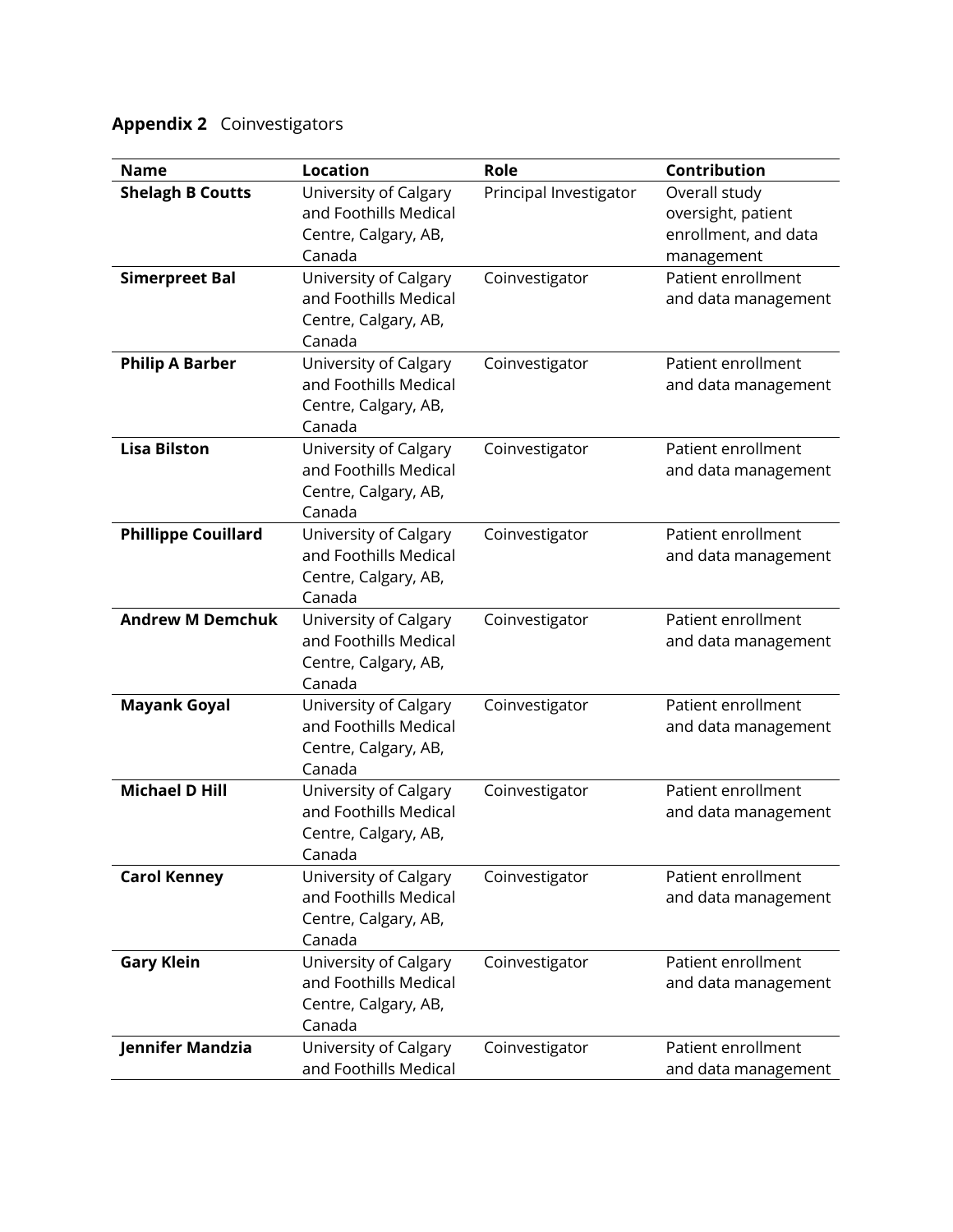|                           | Centre, Calgary, AB,                           |                |                       |
|---------------------------|------------------------------------------------|----------------|-----------------------|
|                           | Canada                                         |                |                       |
| <b>Bijoy K Menon</b>      | University of Calgary                          | Coinvestigator | Patient enrollment    |
|                           | and Foothills Medical                          |                | and data management   |
|                           | Centre, Calgary, AB,                           |                |                       |
|                           | Canada                                         |                |                       |
| Jayesh Modi               | University of Calgary<br>and Foothills Medical | Coinvestigator | Patient enrollment    |
|                           | Centre, Calgary, AB,                           |                | and data management   |
|                           | Canada                                         |                |                       |
| Karla J Ryckborst         | University of Calgary                          | Coinvestigator | Patient enrollment    |
|                           | and Foothills Medical                          |                | and data management   |
|                           | Centre, Calgary, AB,                           |                |                       |
|                           | Canada                                         |                |                       |
| <b>Supriya Save</b>       | University of Calgary                          | Coinvestigator | Patient enrollment    |
|                           | and Foothills Medical                          |                | and data management   |
|                           | Centre, Calgary, AB,                           |                |                       |
|                           | Canada                                         |                |                       |
| <b>Eric E Smith</b>       | University of Calgary                          | Coinvestigator | Patient enrollment    |
|                           | and Foothills Medical                          |                | and data management   |
|                           | Centre, Calgary, AB,                           |                |                       |
|                           | Canada                                         |                |                       |
| <b>Suresh</b>             | University of Calgary                          | Coinvestigator | Patient enrollment    |
| Subramaniam               | and Foothills Medical                          |                | and data management   |
|                           | Centre, Calgary, AB,<br>Canada                 |                |                       |
| <b>Peter Stys</b>         | University of Calgary                          | Coinvestigator | Patient enrollment    |
|                           | and Foothills Medical                          |                | and data management   |
|                           | Centre, Calgary, AB,                           |                |                       |
|                           | Canada                                         |                |                       |
| <b>François Moreau</b>    | Université de                                  | Coinvestigator | Site Principal        |
|                           | Sherbrooke and                                 |                | Investigator, patient |
|                           | Centre Hospitalier                             |                | enrollment and data   |
|                           | d'Universitaire de                             |                | management            |
|                           | Sherbrooke,                                    |                |                       |
|                           | Sherbrooke, QC,                                |                |                       |
|                           | Canada                                         |                |                       |
| <b>Denis Bergeron</b>     | Université de                                  | Coinvestigator | Patient enrollment    |
|                           | Sherbrooke and                                 |                | and data management   |
|                           | Centre Hospitalier                             |                |                       |
|                           | d'Universitaire de                             |                |                       |
|                           | Sherbrooke,                                    |                |                       |
|                           | Sherbrooke, QC,<br>Canada                      |                |                       |
| <b>Isabelle Beaulieu-</b> | Université de                                  | Coinvestigator | Patient enrollment    |
| <b>Boire</b>              | Sherbrooke and                                 |                | and data management   |
|                           | Centre Hospitalier                             |                |                       |
|                           |                                                |                |                       |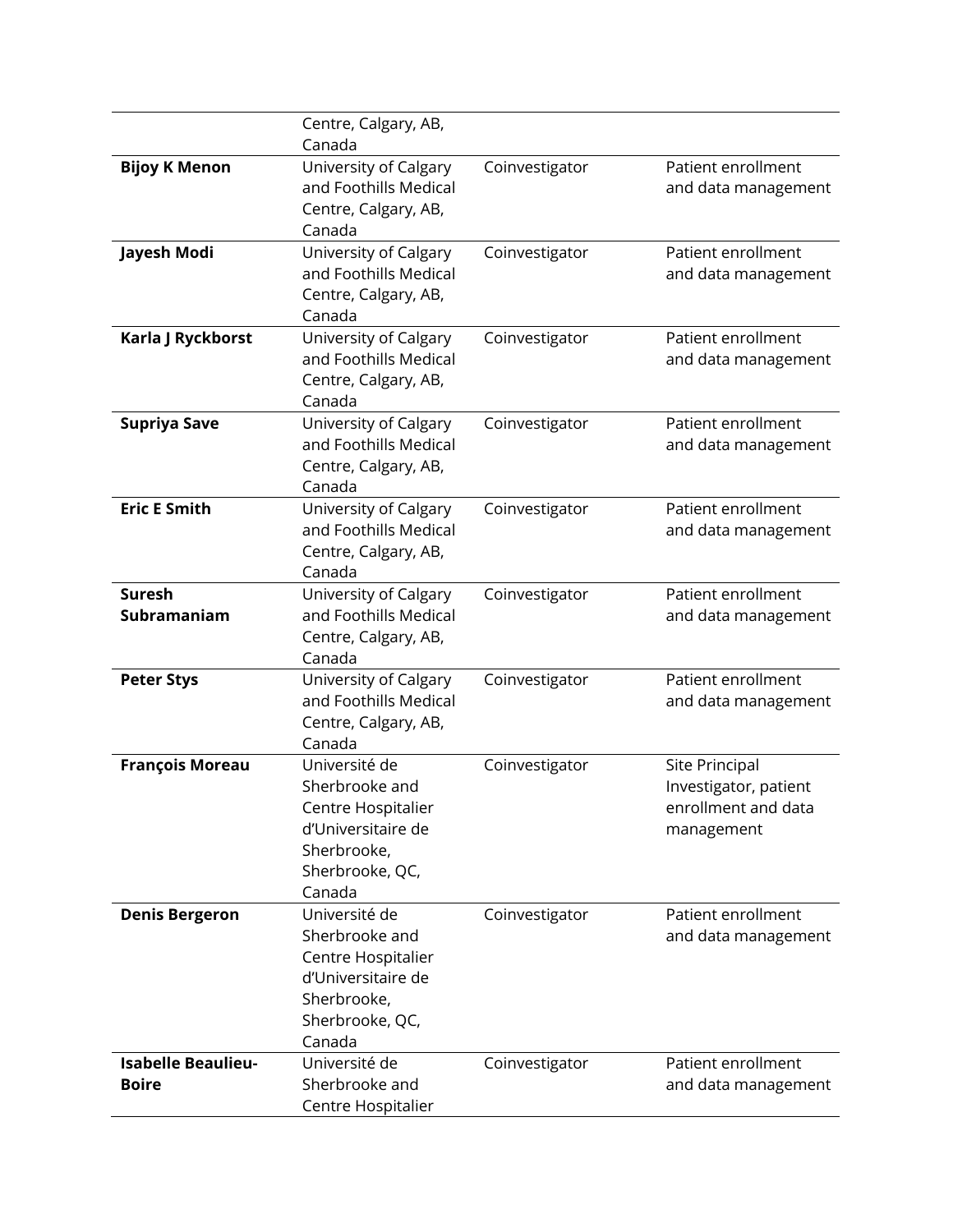|                         | d'Universitaire de                       |                |                     |
|-------------------------|------------------------------------------|----------------|---------------------|
|                         | Sherbrooke,                              |                |                     |
|                         | Sherbrooke, QC,                          |                |                     |
|                         | Canada                                   |                |                     |
| Jean-Pierre Bernier     | Université de                            | Coinvestigator | Patient enrollment  |
|                         | Sherbrooke and                           |                | and data management |
|                         | Centre Hospitalier                       |                |                     |
|                         | d'Universitaire de                       |                |                     |
|                         | Sherbrooke,                              |                |                     |
|                         | Sherbrooke, QC,                          |                |                     |
|                         | Canada                                   |                |                     |
| <b>Christian Bocti</b>  | Université de                            | Coinvestigator | Patient enrollment  |
|                         | Sherbrooke and                           |                | and data management |
|                         | Centre Hospitalier                       |                |                     |
|                         | d'Universitaire de                       |                |                     |
|                         | Sherbrooke,                              |                |                     |
|                         | Sherbrooke, QC,                          |                |                     |
|                         | Canada                                   |                |                     |
| Jean Chénard            | Université de                            | Coinvestigator | Patient enrollment  |
|                         | Sherbrooke and                           |                | and data management |
|                         | Centre Hospitalier                       |                |                     |
|                         | d'Universitaire de                       |                |                     |
|                         | Sherbrooke,                              |                |                     |
|                         | Sherbrooke, QC,                          |                |                     |
|                         | Canada                                   |                |                     |
| <b>Charles Deacon</b>   | Université de                            | Coinvestigator | Patient enrollment  |
|                         | Sherbrooke and                           |                | and data management |
|                         | Centre Hospitalier                       |                |                     |
|                         | d'Universitaire de                       |                |                     |
|                         | Sherbrooke,                              |                |                     |
|                         | Sherbrooke, QC,                          |                |                     |
|                         | Canada                                   |                |                     |
| <b>François Evoy</b>    | Université de                            | Coinvestigator | Patient enrollment  |
|                         | Sherbrooke and                           |                | and data management |
|                         | Centre Hospitalier<br>d'Universitaire de |                |                     |
|                         | Sherbrooke,                              |                |                     |
|                         | Sherbrooke, QC,                          |                |                     |
|                         | Canada                                   |                |                     |
| <b>Christiane Fisch</b> | Université de                            | Coinvestigator | Patient enrollment  |
|                         | Sherbrooke and                           |                | and data management |
|                         | Centre Hospitalier                       |                |                     |
|                         | d'Universitaire de                       |                |                     |
|                         | Sherbrooke,                              |                |                     |
|                         | Sherbrooke, QC,                          |                |                     |
|                         | Canada                                   |                |                     |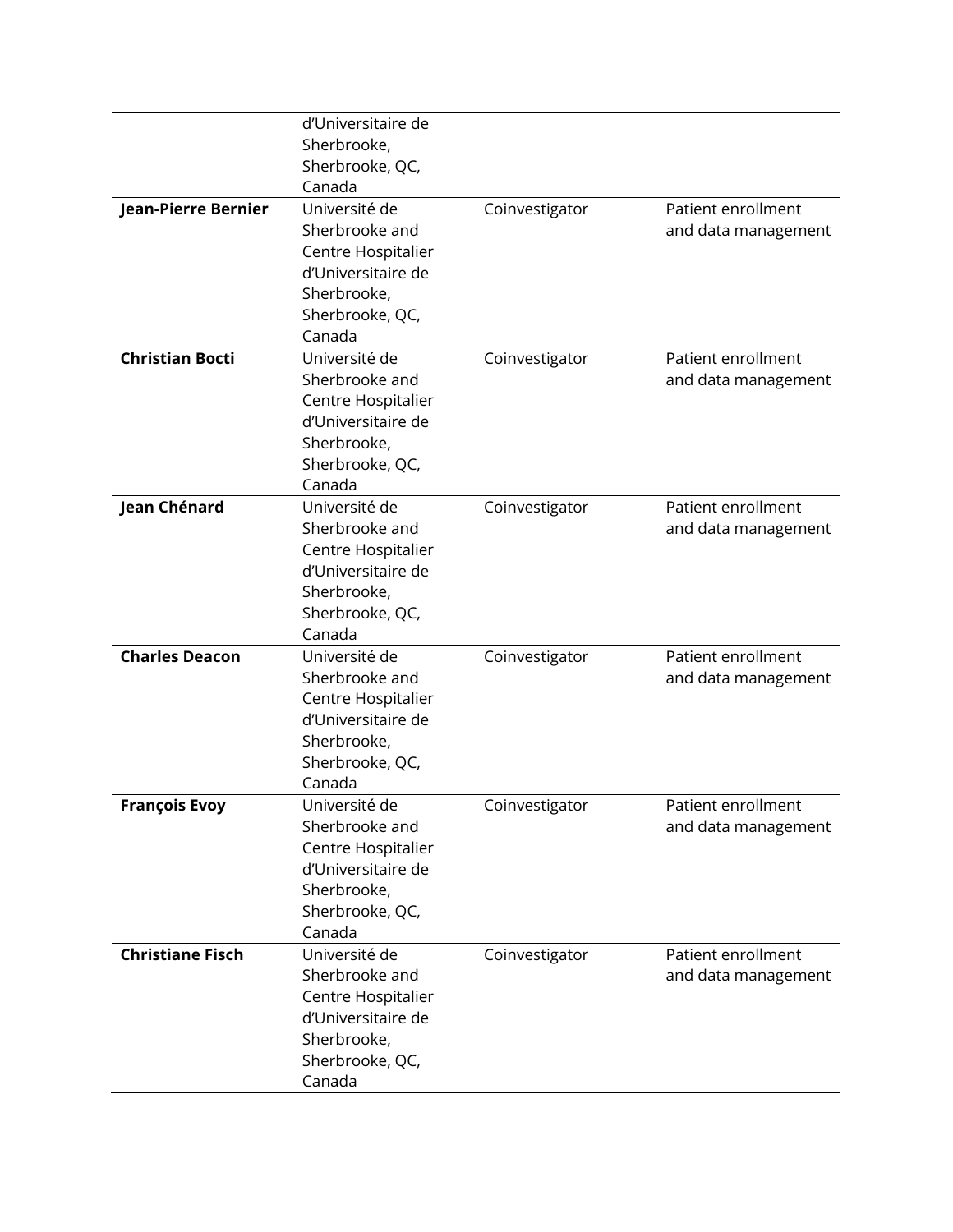| <b>Eric Frenette</b><br><b>Sylvie Gosselin</b> | Université de<br>Sherbrooke and<br>Centre Hospitalier<br>d'Universitaire de<br>Sherbrooke,<br>Sherbrooke, QC,<br>Canada<br>Université de<br>Sherbrooke and<br>Centre Hospitalier<br>d'Universitaire de<br>Sherbrooke,<br>Sherbrooke, QC, | Coinvestigator<br>Coinvestigator | Patient enrollment<br>and data management<br>Patient enrollment<br>and data management |
|------------------------------------------------|------------------------------------------------------------------------------------------------------------------------------------------------------------------------------------------------------------------------------------------|----------------------------------|----------------------------------------------------------------------------------------|
| Samir Jarjoura                                 | Canada<br>Université de<br>Sherbrooke and<br>Centre Hospitalier<br>d'Universitaire de<br>Sherbrooke,<br>Sherbrooke, QC,<br>Canada                                                                                                        | Coinvestigator                   | Patient enrollment<br>and data management                                              |
| Khawla Labaali                                 | Université de<br>Sherbrooke and<br>Centre Hospitalier<br>d'Universitaire de<br>Sherbrooke,<br>Sherbrooke, QC,<br>Canada                                                                                                                  | Coinvestigator                   | Patient enrollment<br>and data management                                              |
| <b>Albert Lamontagne</b>                       | Université de<br>Sherbrooke and<br>Centre Hospitalier<br>d'Universitaire de<br>Sherbrooke,<br>Sherbrooke, QC,<br>Canada                                                                                                                  | Coinvestigator                   | Patient enrollment<br>and data management                                              |
| <b>Emilie Lareau-Trudel</b>                    | Université de<br>Sherbrooke and<br>Centre Hospitalier<br>d'Universitaire de<br>Sherbrooke,<br>Sherbrooke, QC,<br>Canada                                                                                                                  | Coinvestigator                   | Patient enrollment<br>and data management                                              |
| <b>Michel Lebel</b>                            | Université de<br>Sherbrooke and<br>Centre Hospitalier<br>d'Universitaire de<br>Sherbrooke,                                                                                                                                               | Coinvestigator                   | Patient enrollment<br>and data management                                              |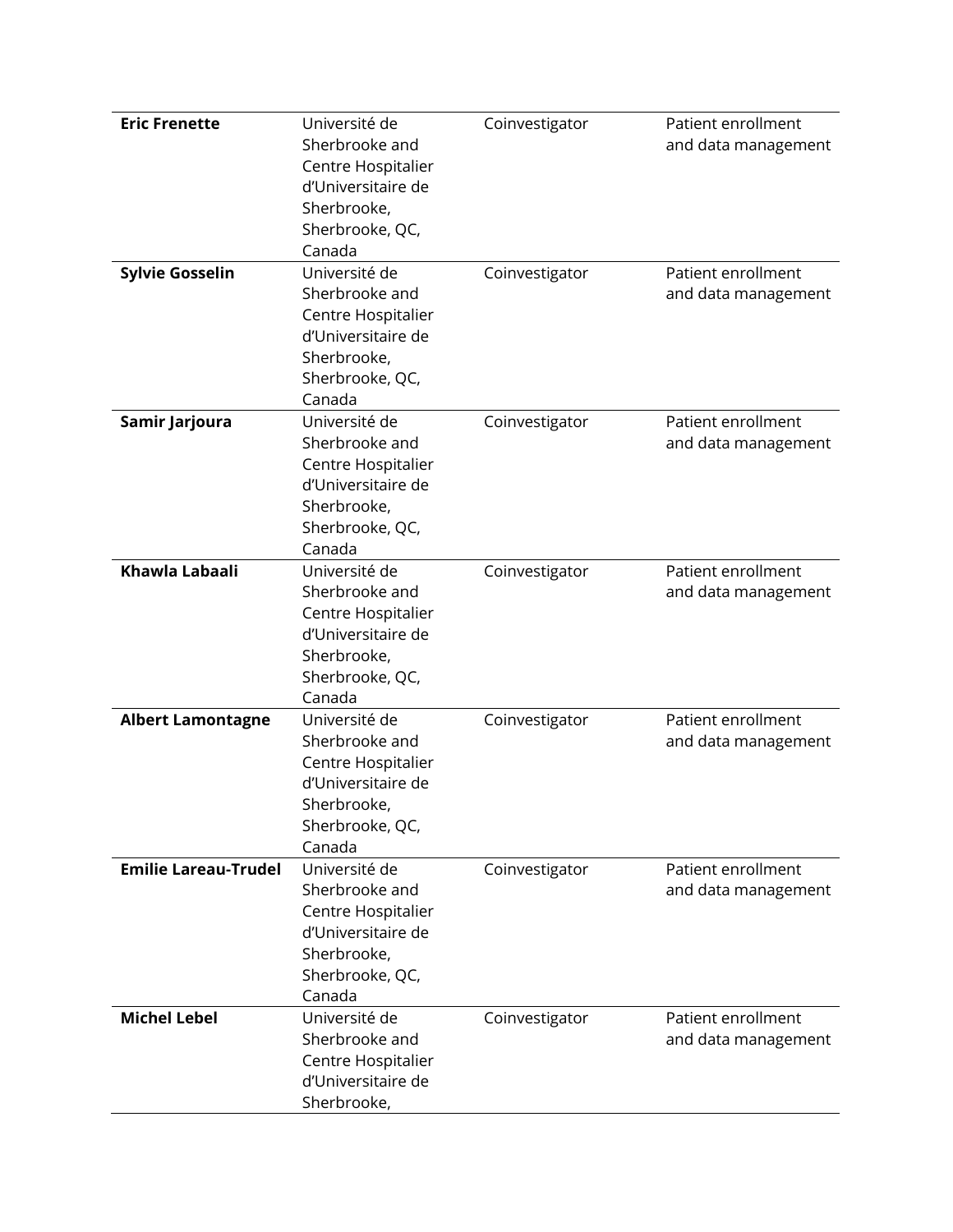|                           | Sherbrooke, QC,           |                |                       |
|---------------------------|---------------------------|----------------|-----------------------|
|                           | Canada                    |                |                       |
| <b>Marie-Eve Lessard</b>  | Université de             | Coinvestigator | Patient enrollment    |
|                           | Sherbrooke and            |                | and data management   |
|                           | Centre Hospitalier        |                |                       |
|                           | d'Universitaire de        |                |                       |
|                           | Sherbrooke,               |                |                       |
|                           | Sherbrooke, QC,           |                |                       |
|                           | Canada                    |                |                       |
| <b>Pierrette MacLure</b>  | Université de             | Coinvestigator | Patient enrollment    |
|                           | Sherbrooke and            |                | and data management   |
|                           | Centre Hospitalier        |                |                       |
|                           | d'Universitaire de        |                |                       |
|                           | Sherbrooke,               |                |                       |
|                           | Sherbrooke, QC,           |                |                       |
|                           | Canada                    |                |                       |
| <b>Marie-Eve Poirier</b>  | Université de             | Coinvestigator | Patient enrollment    |
|                           | Sherbrooke and            |                | and data management   |
|                           | Centre Hospitalier        |                |                       |
|                           | d'Universitaire de        |                |                       |
|                           | Sherbrooke,               |                |                       |
|                           | Sherbrooke, QC,           |                |                       |
|                           | Canada                    |                |                       |
| <b>Marie-France Rioux</b> | Université de             | Coinvestigator | Patient enrollment    |
|                           | Sherbrooke and            |                | and data management   |
|                           | Centre Hospitalier        |                |                       |
|                           | d'Universitaire de        |                |                       |
|                           | Sherbrooke,               |                |                       |
|                           | Sherbrooke, QC,<br>Canada |                |                       |
| <b>Jean Rivest</b>        | Université de             | Coinvestigator | Patient enrollment    |
|                           | Sherbrooke and            |                | and data management   |
|                           | Centre Hospitalier        |                |                       |
|                           | d'Universitaire de        |                |                       |
|                           | Sherbrooke,               |                |                       |
|                           | Sherbrooke, QC,           |                |                       |
|                           | Canada                    |                |                       |
| Jean-Martin               | Université de             | Coinvestigator | Site Principal        |
| <b>Boulanger</b>          | Sherbrooke and            |                | Investigator, patient |
|                           | Hôpital Charles-          |                | enrollment and data   |
|                           | LeMoyne, Montréal,        |                | management            |
|                           | QC, Canada                |                |                       |
| <b>Leo Berger</b>         | Université de             | Coinvestigator | Patient enrollment    |
|                           | Sherbrooke and            |                | and data management   |
|                           | Hôpital Charles-          |                |                       |
|                           | LeMoyne, Montréal,        |                |                       |
|                           | QC, Canada                |                |                       |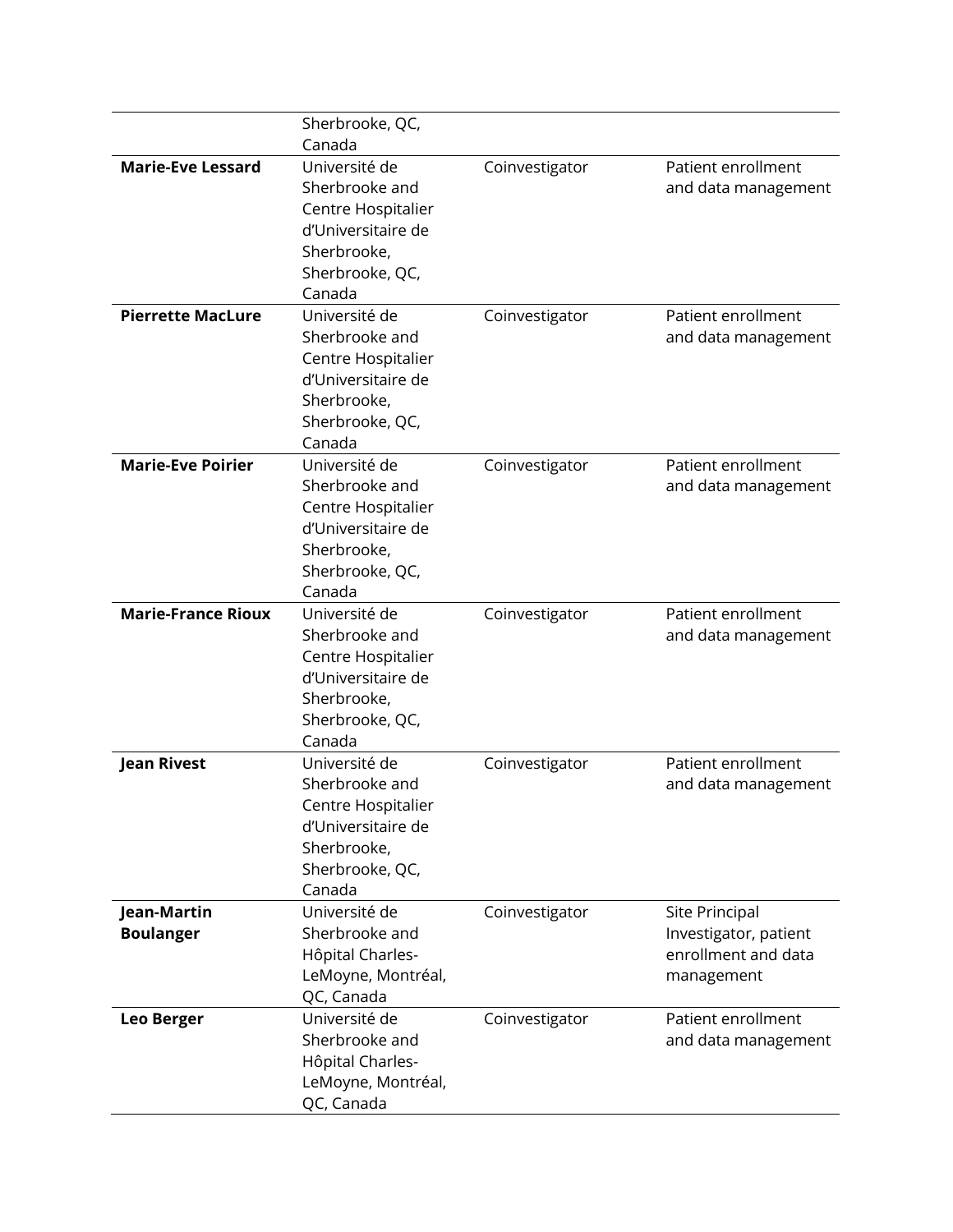| <b>Marie-Christine</b>     | Université de Laval   | Coinvestigator | Site Principal        |
|----------------------------|-----------------------|----------------|-----------------------|
| Camden                     | and Hôpital l'Enfant- |                | Investigator, patient |
|                            | Jésus, Québec City,   |                | enrollment and data   |
|                            | QC, Canada            |                | management            |
| <b>Karine Collard</b>      | Université de Laval   | Coinvestigator | Patient enrollment    |
|                            | and Hôpital l'Enfant- |                | and data management   |
|                            | Jésus, Québec City,   |                |                       |
|                            | QC, Canada            |                |                       |
| <b>Annette Haché</b>       | Université de Laval   | Coinvestigator | Patient enrollment    |
|                            | and Hôpital l'Enfant- |                | and data management   |
|                            | Jésus, Québec City,   |                |                       |
|                            | QC, Canada            |                |                       |
| <b>Ariane Mackey</b>       | Université de Laval   | Coinvestigator | Patient enrollment    |
|                            | and Hôpital l'Enfant- |                | and data management   |
|                            | Jésus, Québec City,   |                |                       |
|                            | QC, Canada            |                |                       |
| <b>Steve Verreault</b>     | Université de Laval   | Coinvestigator | Patient enrollment    |
|                            | and Hôpital l'Enfant- |                | and data management   |
|                            | Jésus, Québec City,   |                |                       |
|                            | QC, Canada            |                |                       |
| <b>Bruce C.V. Campbell</b> | University of         | Coinvestigator | Site Principal        |
|                            | Melbourne and Royal   |                | Investigator, patient |
|                            | Melbourne Hospital,   |                | enrollment and data   |
|                            | Melbourne, VIC,       |                | management            |
|                            | Australia             |                |                       |
| <b>Stephen M Davis</b>     | University of         | Coinvestigator | Patient enrollment    |
|                            | Melbourne and Royal   |                | and data management   |
|                            | Melbourne Hospital,   |                |                       |
|                            | Melbourne, VIC,       |                |                       |
|                            | Australia             |                |                       |
| <b>Amy McDonald</b>        | University of         | Coinvestigator | Patient enrollment    |
|                            | Melbourne and Royal   |                | and data management   |
|                            | Melbourne Hospital,   |                |                       |
|                            | Melbourne, VIC,       |                |                       |
|                            | Australia             |                |                       |
| <b>Nawaf Yassi</b>         | University of         | Coinvestigator | Patient enrollment    |
|                            | Melbourne and Royal   |                | and data management   |
|                            | Melbourne Hospital,   |                |                       |
|                            | Melbourne, VIC,       |                |                       |
|                            | Australia             |                |                       |
| <b>Thalia S. Field</b>     | University of British | Coinvestigator | Co-Site Principal     |
|                            | Columbia and          |                | Investigator, patient |
|                            | Vancouver General     |                | enrollment and data   |
|                            | Hospital, Vancouver,  |                | management            |
|                            | BC, Canada            |                |                       |
| Negar Asdaghi              | University of British | Coinvestigator | Co-Site Principal     |
|                            | Columbia and          |                | Investigator, Patient |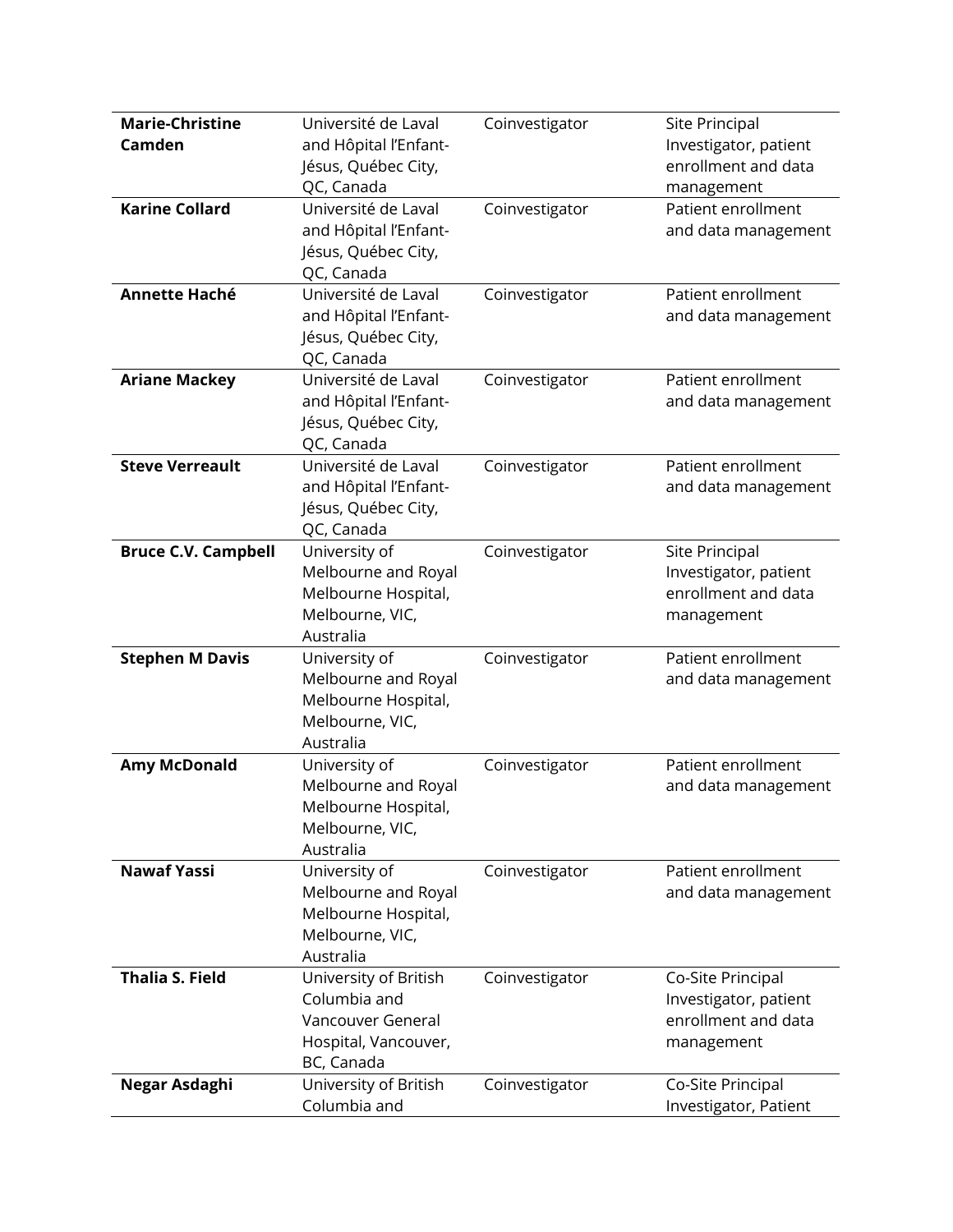|                           | Vancouver General                             |                | enrollment and data                       |
|---------------------------|-----------------------------------------------|----------------|-------------------------------------------|
|                           | Hospital, Vancouver,                          |                | management                                |
|                           | BC, Canada                                    |                |                                           |
| <b>Oscar R. Benavente</b> | University of British                         | Coinvestigator | Patient enrollment                        |
|                           | Columbia and                                  |                | and data management                       |
|                           | Vancouver General                             |                |                                           |
|                           | Hospital, Vancouver,                          |                |                                           |
|                           | BC, Canada                                    |                |                                           |
| Sharan K. Mann            | University of British                         | Coinvestigator | Patient enrollment                        |
|                           | Columbia and                                  |                | and data management                       |
|                           | Vancouver General                             |                |                                           |
|                           | Hospital, Vancouver,                          |                |                                           |
|                           | BC, Canada                                    |                |                                           |
| <b>Colleen B. Murphy</b>  | University of British<br>Columbia and         | Coinvestigator | Patient enrollment<br>and data management |
|                           | Vancouver General                             |                |                                           |
|                           | Hospital, Vancouver,                          |                |                                           |
|                           | BC, Canada                                    |                |                                           |
| <b>Philip A. Teal</b>     | University of British                         | Coinvestigator | Patient enrollment                        |
|                           | Columbia and                                  |                | and data management                       |
|                           | Vancouver General                             |                |                                           |
|                           | Hospital, Vancouver,                          |                |                                           |
|                           | BC, Canada                                    |                |                                           |
| <b>Karina Villaluna</b>   | University of British                         | Coinvestigator | Patient enrollment                        |
|                           | Columbia and                                  |                | and data management                       |
|                           | Vancouver General                             |                |                                           |
|                           | Hospital, Vancouver,                          |                |                                           |
|                           | BC, Canada                                    |                |                                           |
| Laura K. Wilson           | University of British                         | Coinvestigator | Patient enrollment                        |
|                           | Columbia and                                  |                | and data management                       |
|                           | Vancouver General                             |                |                                           |
|                           | Hospital, Vancouver,                          |                |                                           |
|                           | BC, Canada                                    |                |                                           |
| <b>Sam Yip</b>            | University of British                         | Coinvestigator | Patient enrollment                        |
|                           | Columbia and                                  |                | and data management                       |
|                           | Vancouver General                             |                |                                           |
|                           | Hospital, Vancouver,                          |                |                                           |
|                           | BC, Canada                                    |                |                                           |
| <b>Martin Krause</b>      | University of Sydney                          | Coinvestigator | Site Principal                            |
|                           | and Royal North Shore                         |                | Investigator, patient                     |
|                           | Hospital, Sydney,                             |                | enrollment and data                       |
|                           | NSW, Australia                                |                | management<br>Patient enrollment          |
| <b>Susan Day</b>          | University of Sydney<br>and Royal North Shore | Coinvestigator | and data management                       |
|                           | Hospital, Sydney,                             |                |                                           |
|                           | NSW, Australia                                |                |                                           |
|                           |                                               |                |                                           |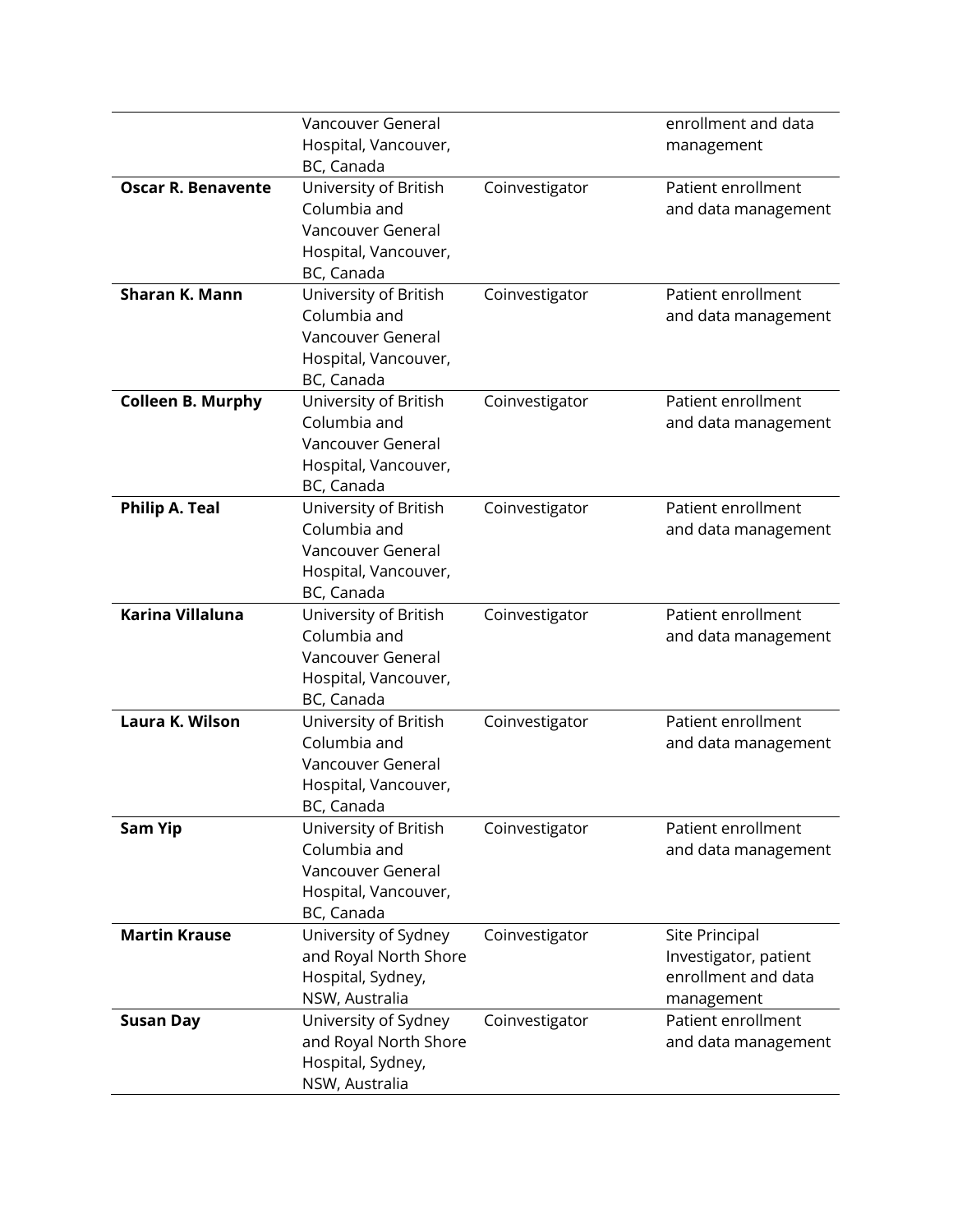| <b>Elizabeth O'Brien</b> | University of Sydney<br>and Royal North Shore<br>Hospital, Sydney,<br>NSW, Australia                | Coinvestigator | Patient enrollment<br>and data management                                    |
|--------------------------|-----------------------------------------------------------------------------------------------------|----------------|------------------------------------------------------------------------------|
| <b>Robert Mikulik</b>    | Masaryk University<br>and St. Anne's<br>Hospital, Brno, Czech<br>Republic                           | Coinvestigator | Site Principal<br>Investigator, patient<br>enrollment and data<br>management |
| <b>David Goldemund</b>   | Masaryk University<br>and St. Anne's<br>Hospital, Brno, Czech<br>Republic                           | Coinvestigator | Patient enrollment<br>and data management                                    |
| Stanislava Jakubicek     | Masaryk University<br>and St. Anne's<br>Hospital, Brno, Czech<br>Republic                           | Coinvestigator | Patient enrollment<br>and data management                                    |
| <b>Andrew Penn</b>       | Vancouver Island<br>Health Authority and<br>Victoria General<br>Hospital, Victoria, BC,<br>Canada   | Coinvestigator | Site Principal<br>Investigator, patient<br>enrollment and data<br>management |
| <b>Melanie Penn</b>      | Vancouver Island<br>Health Authority and<br>Victoria General<br>Hospital, Victoria, BC,<br>Canada   | Coinvestigator | Patient enrollment<br>and data management                                    |
| <b>Anurag Trivedi</b>    | Vancouver Island<br>Health Authority and<br>Victoria General<br>Hospital, Victoria, BC,<br>Canada   | Coinvestigator | Patient enrollment<br>and data management                                    |
| <b>Richard H Swartz</b>  | University of Toronto<br>and Sunnybrook<br><b>Health Sciences</b><br>Centre, Toronto, ON,<br>Canada | Coinvestigator | Site Principal<br>Investigator, patient<br>enrollment and data<br>management |
| <b>Vince Basile</b>      | University of Toronto<br>and Sunnybrook<br><b>Health Sciences</b><br>Centre, Toronto, ON,<br>Canada | Coinvestigator | Patient enrollment<br>and data management                                    |
| David J Gladstone        | University of Toronto<br>and Sunnybrook<br><b>Health Sciences</b><br>Centre, Toronto, ON,<br>Canada | Coinvestigator | Patient enrollment<br>and data management                                    |